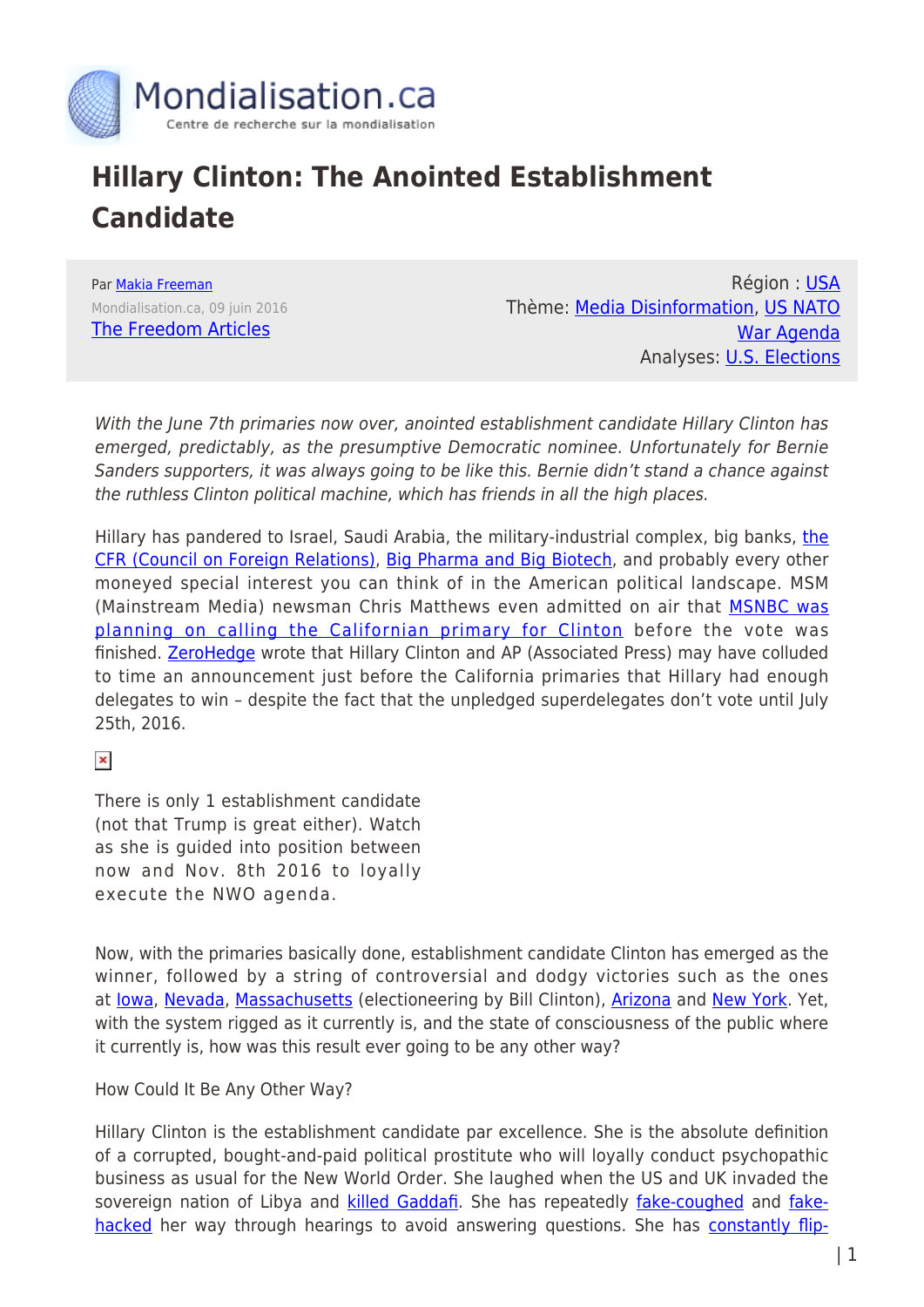[flopped](https://www.youtube.com/watch?v=t6_ULryoM3Q) and changed her position to pander to whatever audience she is speaking to. She will say anything to get elected.

Now as we are about to enter a Clinton vs. Trump showdown, watch carefully as the MSM starts to promote Clinton and sideline Trump to ensure their establishment candidate gets elected. Don't get me wrong – I don't think Trump is a good candidate either, and I don't trust him with his alleged Mafia and NWO connections.

 $\pmb{\times}$ 

So Your Vote Counts, Huh?

It's well past time to wake up to the reality of rigged voting machines and voter fraud in the US. I am not against voting in small, local situations where you can actually directly access the candidates and there is less likely to be fraud because there is less at stake. However, at state, national or international levels, it's really a waste of time. It's a waste of your effort, energy, "hope power" and manifestational ability. The left-right divide is a total sham. The game has been tightly controlled at those levels for decades or centuries, with few exceptions, by a variety of means, including controlling both sides, controlling public opinion via the MSM, blackmailing and bribing candidates, and as a last resort "accidental" suicides and assassinations.

For some people, the illusion that we live in a democracy where "your vote counts" can be a hard one to break. However to other people, the truth is so painfully obvious that the voting system is entirely rigged. Consider the following:

- [Clinton Eugene Curtis](https://www.youtube.com/watch?v=JEzY2tnwExs) worked for NASA, the Florida DOT and Exxon Mobil. In October 2000, he wrote a prototype computer program that would flip the vote, making it 51-49 for whatever candidate was wanted, and it was undetectable (unless you looked at 100 lines of source code). He says he was asked by Tom Feeney, State Congressman, who was at the time the speaker of House of Florida, and a former lobbyist for a computer company;

– [Diebold "Accu-Vote" \(inversion\) voting machines](https://www.youtube.com/watch?v=Cx5YyiyWOH4), especially when there is no paper trail, are incredibly easy to hack;

- Remember the reports in the 2012 elections that Republican candidate [Mitt Romney](http://freedom-articles.toolsforfreedom.com/romney-vote-rigging-now-possible/) [actually bought companies owning the voting machines](http://freedom-articles.toolsforfreedom.com/romney-vote-rigging-now-possible/)?

 $\pmb{\times}$ 

Vote rigging in the US – long a political reality.

Remember Bilderberg Met with Hillary Clinton and Obama in 2008

Remember the reports in 2008 that stated that one of the true ruling groups of the New World Order, the Bilderberg Group, had convened in Chantilly Virginia and had [personally](http://www.prisonplanet.com/articles/june2008/060608_hillary_obama.htm) [summoned both Hillary Clinton and Barack Obama](http://www.prisonplanet.com/articles/june2008/060608_hillary_obama.htm) to meet them? Obama was selected to be US President, and has since bombed and drone-assassinated his way into history as the most warmongering Nobel Peace Prize recipient ever. Now, it's Clinton's turn.

It's sad to say, but unless there is a dramatic shift in awareness, and unless people realize [we need a new system and a new consciousness \(not a new president\),](http://freedom-articles.toolsforfreedom.com/new-system-consciousness-not-new-president/) Hillary Clinton will be rolled out as the anointed establishment candidate. Yawn – the agenda is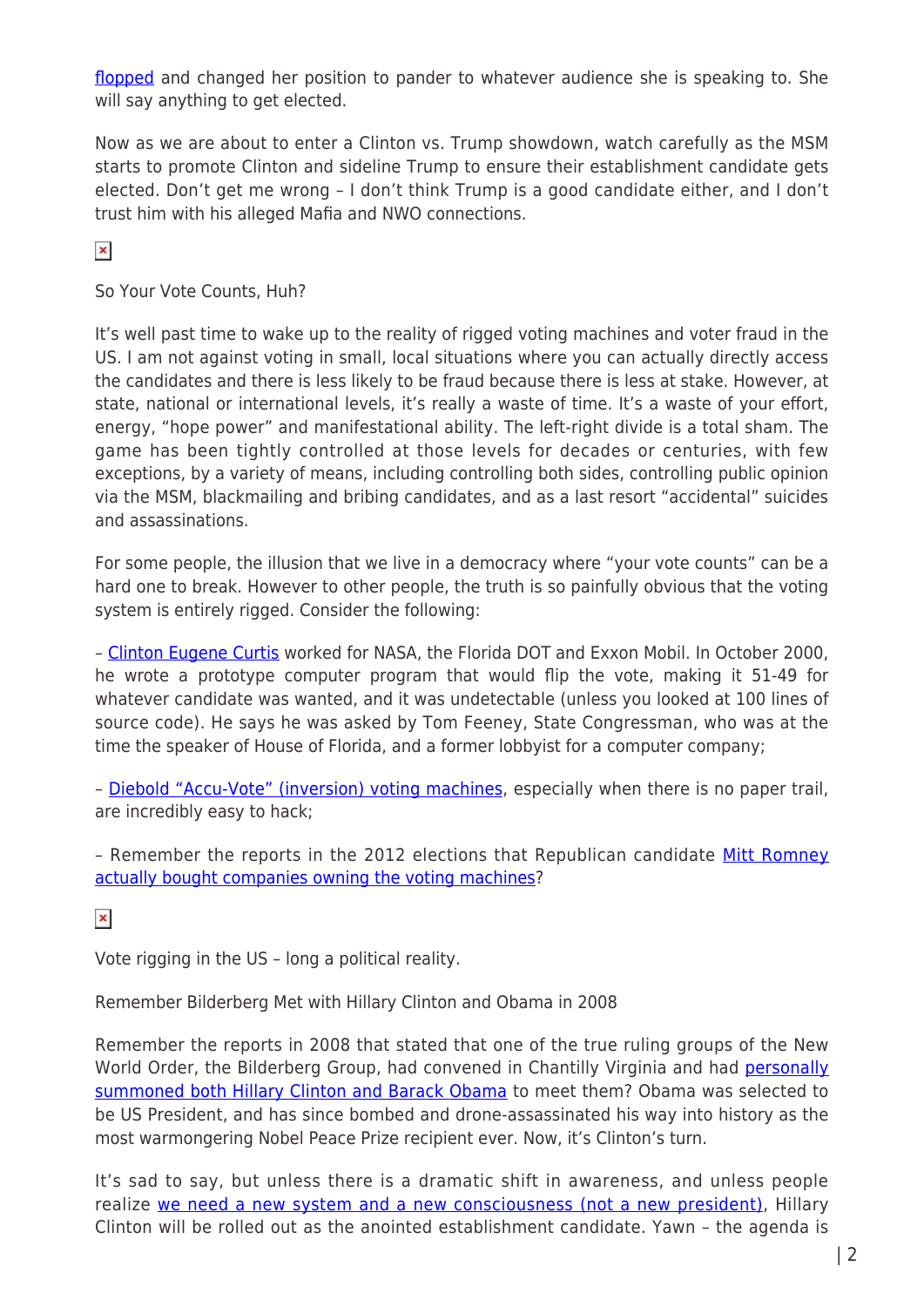nothing if not very predictable. Expect the MSM to brainwash people enough to make "Hillary 2016" happen between now and November 8th, 2016 despite her [long, long criminal](http://freedom-articles.toolsforfreedom.com/44-reasons-to-not-elect-hillary/) [past](http://freedom-articles.toolsforfreedom.com/44-reasons-to-not-elect-hillary/) and the [Clinton body count](http://freedom-articles.toolsforfreedom.com/voting-for-hillary-clinton-body-count/) that trails her.

Makia Freeman is the editor of alternative news / independent media site [The Freedom](http://freedom-articles.toolsforfreedom.com/) [Articles](http://freedom-articles.toolsforfreedom.com/) and senior researcher at [ToolsForFreedom.com](http://toolsforfreedom.com/) ([FaceBook](https://www.facebook.com/toolsforfreedom) here), writing on many aspects of truth and freedom, from exposing aspects of the worldwide conspiracy to suggesting solutions for how humanity can create a new system of peace and abundance.

Notes:

\*http://freedom-articles.toolsforfreedom.com/clinton-takes-orders-from-cfr/

\*http://freedom-articles.toolsforfreedom.com/2016-candidates-stand-on-vaccines-gmos/

\*https://www.youtube.com/watch?v=wGG3DJAALkw

\*http://www.zerohedge.com/news/2016-06-07/was-hillary-caught-colluding-ap-announce-delegate-wi n-california

\*https://www.youtube.com/watch?v=vgCK2GY9gE4

\*https://www.youtube.com/watch?v=tVa4G32M7Bc

\*http://www.theblaze.com/stories/2016/03/02/how-is-this-legal-a-new-clinton-controversy-in-massach usetts-polling-places/

\*http://www.nydailynews.com/news/politics/hundreds-ny-voters-file-lawsuit-alleged-voter-fraud-articl e-1.2603876

\*https://www.youtube.com/watch?v=UtH7iv4ip1U

\*https://www.youtube.com/watch?v=M5nd1xeiqP0

\*https://www.youtube.com/watch?v=WC0EU1ozYak

\*https://www.youtube.com/watch?v=t6\_ULryoM3Q

\*http://freedom-articles.toolsforfreedom.com/zionist-trump-at-aipac/

\*http://freedom-articles.toolsforfreedom.com/insider-trump-nwo-connections/

\*https://www.youtube.com/watch?v=TFGxfAGCI4c

\*https://www.youtube.com/watch?v=JEzY2tnwExs

\*https://www.youtube.com/watch?v=Cx5YyiyWOH4

\*http://freedom-articles.toolsforfreedom.com/romney-vote-rigging-now-possible/

\*http://www.prisonplanet.com/articles/june2008/060608\_hillary\_obama.htm

\*http://freedom-articles.toolsforfreedom.com/new-system-consciousness-not-new-president/